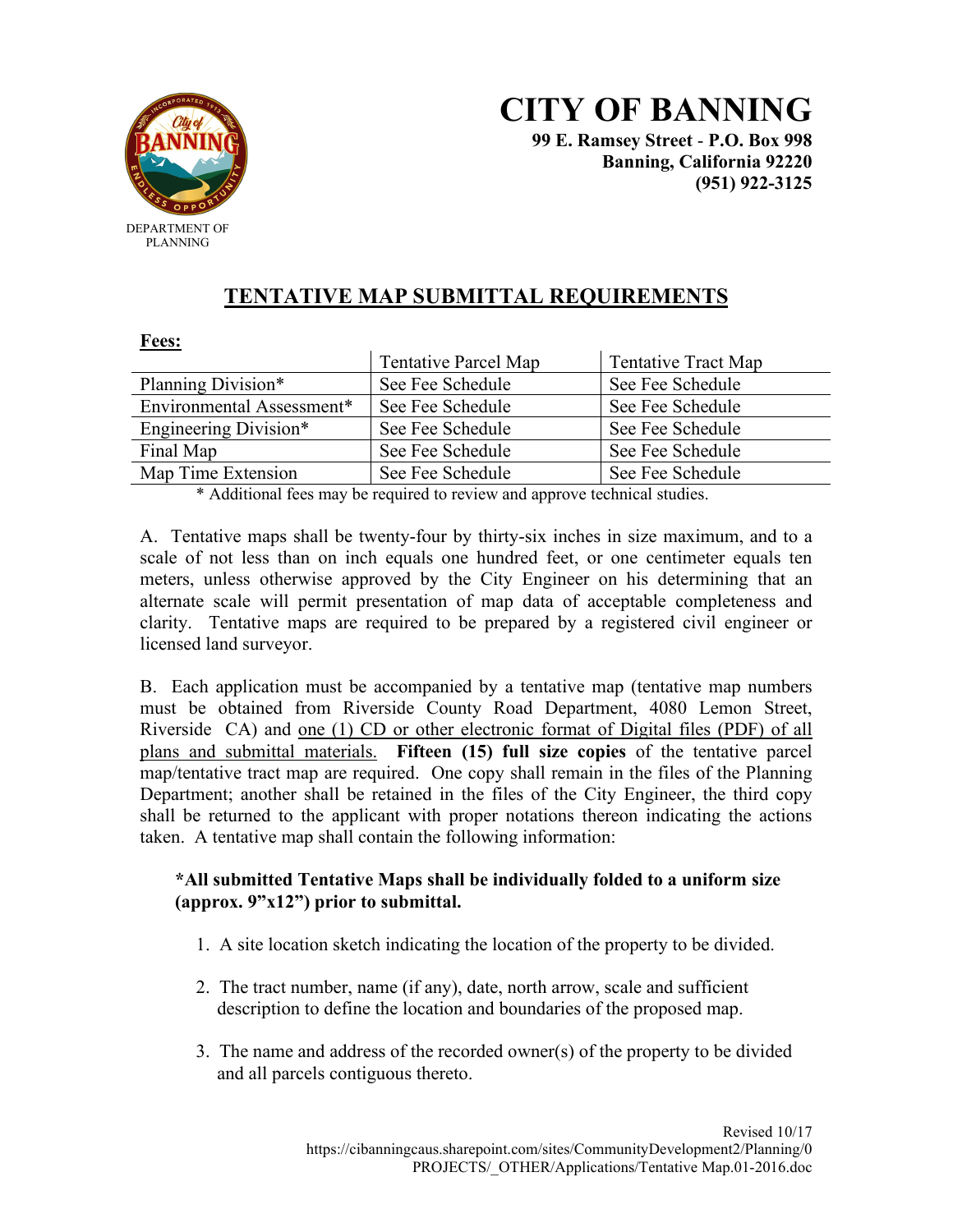- 4. Name, address and telephone number of the developer.
- 5. Name, business address and number of the registered civil engineer or licensed surveyor who prepared the map.
- 6. The locations, names, width, approximate grade and curve radii of all roads, streets, highways and way proposed and existing within the property and along the boundaries.
- 7. Sufficient elevations or contours to determine the general slope of the land and natural drainage.
- 8. The location and character of all existing and proposed public utility facilities on the property or on adjoining and contiguous highways, streets and ways, and the appropriate widths, location and identification of all existing or proposed easements.
- 9. Approximate lot layout, approximate dimensions of each lot and square footage of each lot.
- 10. Preliminary lot and roadway cut and fill slope areas (preliminary grading plan).
- 11. The outline of any existing buildings and their locations in relation to existing or proposed streets.
- 12. Approximate areas subject to inundation or storm water overflow and the approximate location, width, and direction of flow of all water courses.
- 13. Approximate locations of existing wells, springs, and sewage disposal systems, and of test wells, percolation holes, and sufficient flagged reference points for use by appropriate public agencies for field check purposes.
- C. A developer's statement shall be submitted with each tentative map. The developer's statement required shall contain the following information:
	- 1. Existing use of uses of the property.
	- 2. Zoning and general plan land use designation on the property.
	- 3. Proposed use of the property. If the property is proposed to be used for more than one purpose, the area, lots or lot proposed for each type of use shall be shown on the tentative map.
	- 4. Descriptive information on the following:
		- a. Proposed drainage channel changes and flood control measures.
		- b. Proposed domestic water supply and sewage disposal system.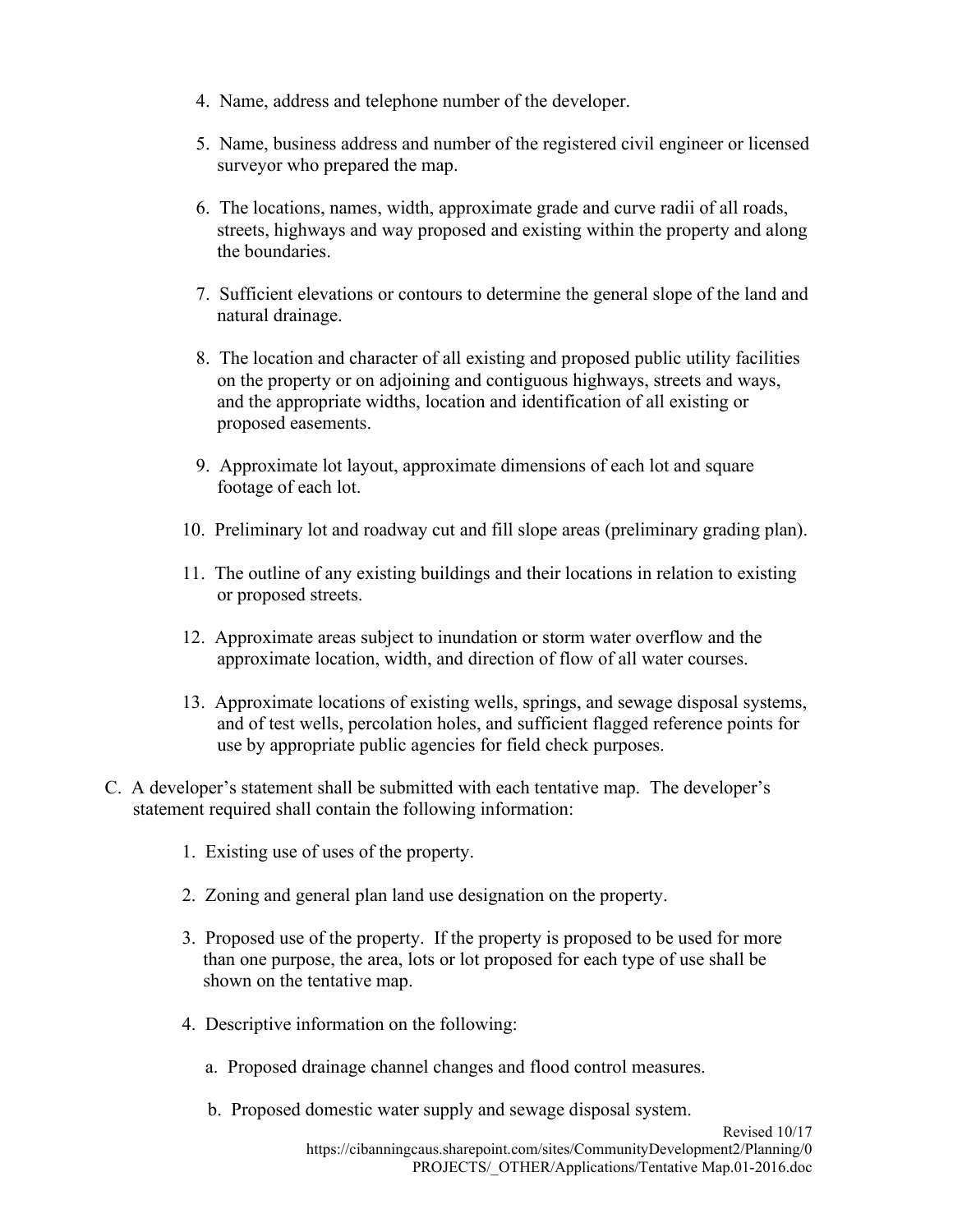- c. Proposed street, surface drainage, grading, fire protection, and other improvements.
- D. The following documents shall be submitted with each tentative map:
	- 1. A current preliminary title report for each parcel.
	- 2. A letter describing and setting forth the reasons for any exceptions requested to the provisions of the Subdivision Ordinance and for any rezoning, use permit, or zoning variance which may be necessary to permit proposed uses of land and structures within the property and which will be applied for by the applicant.
	- 3. A legible copy of the current owner's grant deed or contract of sale.
	- 4. A map and copies of deed of all other property owned by the applicant that is contiguous to the subject real property.
	- 5. For a parcel map waiver provide a legal description prepared by a surveyor licensed by the State of California for each new parcel created as approved by the authority for the proposed tentative parcel map on the subject property typed on plain, white paper,  $8 \frac{1}{2}$  X 11" in size, with a one-inch (1") margin at the top, sides and bottom.
	- 6. A fee as determined by City Council resolution, payable to the City of Banning to cover administrative costs of recordation of the land division.
	- 7. All tentative map submittals shall be accompanied with three (3) sets of typed, self-adhesive labels, indicating all the property owner's names, mailing addresses, and Riverside County Assessor's parcel numbers, which are located within a (300') (1200' for R-A, R-A/H, R-R and R-R/H zones) radius of the exterior of their proposed project. (This list shall be obtained from the equalized assessment roll.)

 A photocopy of the aforementioned labels shall also be submitted, as well as one label for the applicant / engineer and one label for the owner. An exhibit or tentative map showing all the parcels within three-hundred (300') (1200' for R-A, R-A/H, R-R and R-R/H zones) and affected by this proposal shall also be submitted. All of the above mentioned information may be obtained by contacting a title insurance company.